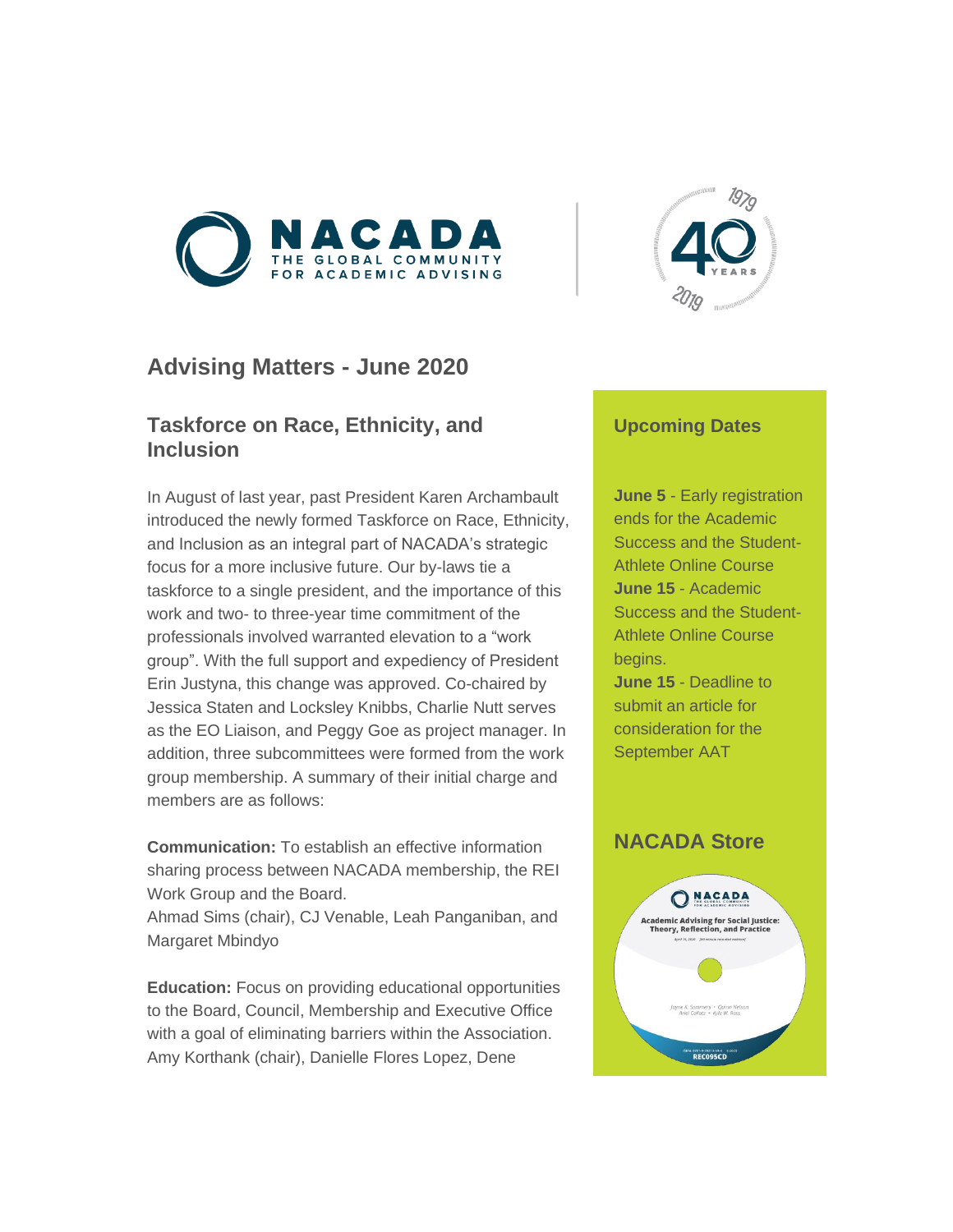Roseburr-Olotu, Michelle Smith Ware, and Quentin Alexander.

**Structural:** Determine areas within the NACADA structure that lack racially inclusive practices. Fai Howard (chair), Ariel Collatz, Cheyenne Henry, Megumi Makino-Kanehiro, and Wanda Reyes-Dawes.

We are grateful for the leadership and commitment of this group. Watch for regular updates of the REI Work Group in future issues of the Highlights. Please feel free to contact Jessica [\(jgstaten@iu.edu\)](mailto:jgstaten@iu.edu), Locksley [\(lknibbs@fgcu.edu\)](mailto:lknibbs@fgcu.edu), or Peggy [\(pgoe@ksu.edu\)](mailto:pgoe@ksu.edu) anytime with questions.

# **NACADA Sessions on Demand**

The NACADA Sessions On Demand initiative is assembling recorded presentations for a library to be launched this summer. The new initiative is a library of presentations and resources by academic advising professionals exclusively for NACADA members. This is a great opportunity for you to expand your professional development and that of all NACADA members. Presentations of 30-45 minutes in length may be recorded and uploaded to be considered for this recorded presentation collection. For information regarding presentation details, required slides, and the evaluation rubric, as well as other details, visit [NACADA Sessions on](https://elink.clickdimensions.com/c/6/?T=MjQxOTk1MTY%3AMDItYjIwMTU1LTQ0MmUyNDYyMzRiNTQ1ZmFhYTg0YmQyODg5MWM4M2Q5%3AcGdvZUBrc3UuZWR1%3AY29udGFjdC1iMTJhNTk2YjkwMzhlMjExOGEyNDAwNTA1NjgzMDAwZC05ZWFmMzc2YTFlM2Q0MWU2OGIzMjZjODA2OWNjZGU1MA%3AZmFsc2U%3AMA%3A%3AaHR0cHM6Ly9uYWNhZGEua3N1LmVkdS9SZXNvdXJjZXMvTkFDQURBLVNlc3Npb25zLW9uLURlbWFuZC5hc3B4P19jbGRlZT1jR2R2WlVCcmMzVXVaV1IxJnJlY2lwaWVudGlkPWNvbnRhY3QtYjEyYTU5NmI5MDM4ZTIxMThhMjQwMDUwNTY4MzAwMGQtOWVhZjM3NmExZTNkNDFlNjhiMzI2YzgwNjljY2RlNTAmZXNpZD0zN2UwMTEzNi0zNGE0LWVhMTEtODBlNS0wMDBkM2EwZGNlMWM&K=mGZ-kPnb4DLFHHv3wjy49g)  [Demand.](https://elink.clickdimensions.com/c/6/?T=MjQxOTk1MTY%3AMDItYjIwMTU1LTQ0MmUyNDYyMzRiNTQ1ZmFhYTg0YmQyODg5MWM4M2Q5%3AcGdvZUBrc3UuZWR1%3AY29udGFjdC1iMTJhNTk2YjkwMzhlMjExOGEyNDAwNTA1NjgzMDAwZC05ZWFmMzc2YTFlM2Q0MWU2OGIzMjZjODA2OWNjZGU1MA%3AZmFsc2U%3AMA%3A%3AaHR0cHM6Ly9uYWNhZGEua3N1LmVkdS9SZXNvdXJjZXMvTkFDQURBLVNlc3Npb25zLW9uLURlbWFuZC5hc3B4P19jbGRlZT1jR2R2WlVCcmMzVXVaV1IxJnJlY2lwaWVudGlkPWNvbnRhY3QtYjEyYTU5NmI5MDM4ZTIxMThhMjQwMDUwNTY4MzAwMGQtOWVhZjM3NmExZTNkNDFlNjhiMzI2YzgwNjljY2RlNTAmZXNpZD0zN2UwMTEzNi0zNGE0LWVhMTEtODBlNS0wMDBkM2EwZGNlMWM&K=mGZ-kPnb4DLFHHv3wjy49g) Just a reminder that **Wednesday, June 10** is the [upload](https://elink.clickdimensions.com/c/6/?T=MjQxOTk1MTY%3AMDItYjIwMTU1LTQ0MmUyNDYyMzRiNTQ1ZmFhYTg0YmQyODg5MWM4M2Q5%3AcGdvZUBrc3UuZWR1%3AY29udGFjdC1iMTJhNTk2YjkwMzhlMjExOGEyNDAwNTA1NjgzMDAwZC05ZWFmMzc2YTFlM2Q0MWU2OGIzMjZjODA2OWNjZGU1MA%3AZmFsc2U%3AMQ%3A%3AaHR0cHM6Ly9uYWNhZGEua3N1LmVkdS9SZXNvdXJjZXMvTkFDQURBLVNlc3Npb25zLW9uLURlbWFuZC9TZXNzaW9uLVN1Ym1pc3Npb24uYXNweD9fY2xkZWU9Y0dkdlpVQnJjM1V1WldSMSZyZWNpcGllbnRpZD1jb250YWN0LWIxMmE1OTZiOTAzOGUyMTE4YTI0MDA1MDU2ODMwMDBkLTllYWYzNzZhMWUzZDQxZTY4YjMyNmM4MDY5Y2NkZTUwJmVzaWQ9MzdlMDExMzYtMzRhNC1lYTExLTgwZTUtMDAwZDNhMGRjZTFj&K=BFsEXaqp1Idl_9ap6R9Wzw) deadline. We look forward to hearing from you.

# **Online**

**Academic Success and the Student-Athlete Online Course | June 15-August 10**

[Academic Advising for](https://elink.clickdimensions.com/c/6/?T=MjQxOTk1MTY%3AMDItYjIwMTU1LTQ0MmUyNDYyMzRiNTQ1ZmFhYTg0YmQyODg5MWM4M2Q5%3AcGdvZUBrc3UuZWR1%3AY29udGFjdC1iMTJhNTk2YjkwMzhlMjExOGEyNDAwNTA1NjgzMDAwZC05ZWFmMzc2YTFlM2Q0MWU2OGIzMjZjODA2OWNjZGU1MA%3AZmFsc2U%3AMTg%3A%3AaHR0cHM6Ly9teS5uYWNhZGEua3N1LmVkdS9SZXNvdXJjZXMvUHJvZHVjdC1EZXRhaWxzP1Byb2R1Y3RzRGV0YWlscz15ZXMmSUQ9UkVDMDk1TUFTVEVSJl9jbGRlZT1jR2R2WlVCcmMzVXVaV1IxJnJlY2lwaWVudGlkPWNvbnRhY3QtYjEyYTU5NmI5MDM4ZTIxMThhMjQwMDUwNTY4MzAwMGQtOWVhZjM3NmExZTNkNDFlNjhiMzI2YzgwNjljY2RlNTAmZXNpZD0zN2UwMTEzNi0zNGE0LWVhMTEtODBlNS0wMDBkM2EwZGNlMWM&K=hRbJ1-EV1bHVXCItck8A7A)  [Social Justice: Theory,](https://elink.clickdimensions.com/c/6/?T=MjQxOTk1MTY%3AMDItYjIwMTU1LTQ0MmUyNDYyMzRiNTQ1ZmFhYTg0YmQyODg5MWM4M2Q5%3AcGdvZUBrc3UuZWR1%3AY29udGFjdC1iMTJhNTk2YjkwMzhlMjExOGEyNDAwNTA1NjgzMDAwZC05ZWFmMzc2YTFlM2Q0MWU2OGIzMjZjODA2OWNjZGU1MA%3AZmFsc2U%3AMTg%3A%3AaHR0cHM6Ly9teS5uYWNhZGEua3N1LmVkdS9SZXNvdXJjZXMvUHJvZHVjdC1EZXRhaWxzP1Byb2R1Y3RzRGV0YWlscz15ZXMmSUQ9UkVDMDk1TUFTVEVSJl9jbGRlZT1jR2R2WlVCcmMzVXVaV1IxJnJlY2lwaWVudGlkPWNvbnRhY3QtYjEyYTU5NmI5MDM4ZTIxMThhMjQwMDUwNTY4MzAwMGQtOWVhZjM3NmExZTNkNDFlNjhiMzI2YzgwNjljY2RlNTAmZXNpZD0zN2UwMTEzNi0zNGE0LWVhMTEtODBlNS0wMDBkM2EwZGNlMWM&K=hRbJ1-EV1bHVXCItck8A7A)  [Reflection, and Practice](https://elink.clickdimensions.com/c/6/?T=MjQxOTk1MTY%3AMDItYjIwMTU1LTQ0MmUyNDYyMzRiNTQ1ZmFhYTg0YmQyODg5MWM4M2Q5%3AcGdvZUBrc3UuZWR1%3AY29udGFjdC1iMTJhNTk2YjkwMzhlMjExOGEyNDAwNTA1NjgzMDAwZC05ZWFmMzc2YTFlM2Q0MWU2OGIzMjZjODA2OWNjZGU1MA%3AZmFsc2U%3AMTg%3A%3AaHR0cHM6Ly9teS5uYWNhZGEua3N1LmVkdS9SZXNvdXJjZXMvUHJvZHVjdC1EZXRhaWxzP1Byb2R1Y3RzRGV0YWlscz15ZXMmSUQ9UkVDMDk1TUFTVEVSJl9jbGRlZT1jR2R2WlVCcmMzVXVaV1IxJnJlY2lwaWVudGlkPWNvbnRhY3QtYjEyYTU5NmI5MDM4ZTIxMThhMjQwMDUwNTY4MzAwMGQtOWVhZjM3NmExZTNkNDFlNjhiMzI2YzgwNjljY2RlNTAmZXNpZD0zN2UwMTEzNi0zNGE0LWVhMTEtODBlNS0wMDBkM2EwZGNlMWM&K=hRbJ1-EV1bHVXCItck8A7A) - MP4 download is available now. More downloadable recordings available [here.](https://elink.clickdimensions.com/c/6/?T=MjQxOTk1MTY%3AMDItYjIwMTU1LTQ0MmUyNDYyMzRiNTQ1ZmFhYTg0YmQyODg5MWM4M2Q5%3AcGdvZUBrc3UuZWR1%3AY29udGFjdC1iMTJhNTk2YjkwMzhlMjExOGEyNDAwNTA1NjgzMDAwZC05ZWFmMzc2YTFlM2Q0MWU2OGIzMjZjODA2OWNjZGU1MA%3AZmFsc2U%3AMTk%3A%3AaHR0cHM6Ly9uYWNhZGEua3N1LmVkdS9FdmVudHMvV2ViLUV2ZW50cy9EaWdpdGFsLVJlY29yZGluZ3MuYXNweD9fY2xkZWU9Y0dkdlpVQnJjM1V1WldSMSZyZWNpcGllbnRpZD1jb250YWN0LWIxMmE1OTZiOTAzOGUyMTE4YTI0MDA1MDU2ODMwMDBkLTllYWYzNzZhMWUzZDQxZTY4YjMyNmM4MDY5Y2NkZTUwJmVzaWQ9MzdlMDExMzYtMzRhNC1lYTExLTgwZTUtMDAwZDNhMGRjZTFj&K=r67-ch-w1HN9JSKUZjre5A)

# **Member Spotlight**

Have you noticed our new Member Spotlight feature? We are pleased to introduce you to fellow NACADA members through the Member Spotlight. This feature will launch every 4-5 days to our social media sites. Keep watch on our official social media to learn about members throughout the association!

## **Web Event Recordings**

Need a pick-me-up and some inspiration time? Want to catch up on some personal professional development or provide a learning experience for your advising staff? NACADA [RECORDINGS](https://elink.clickdimensions.com/c/6/?T=MjQxOTk1MTY%3AMDItYjIwMTU1LTQ0MmUyNDYyMzRiNTQ1ZmFhYTg0YmQyODg5MWM4M2Q5%3AcGdvZUBrc3UuZWR1%3AY29udGFjdC1iMTJhNTk2YjkwMzhlMjExOGEyNDAwNTA1NjgzMDAwZC05ZWFmMzc2YTFlM2Q0MWU2OGIzMjZjODA2OWNjZGU1MA%3AZmFsc2U%3AMjA%3A%3AaHR0cDovL3d3dy5uYWNhZGEua3N1LmVkdS9FdmVudHMtUHJvZ3JhbXMvRXZlbnRzL1dlYi1FdmVudHMvRGlnaXRhbC1SZWNvcmRpbmdzLmFzcHg_X2NsZGVlPWNHZHZaVUJyYzNVdVpXUjEmcmVjaXBpZW50aWQ9Y29udGFjdC1iMTJhNTk2YjkwMzhlMjExOGEyNDAwNTA1NjgzMDAwZC05ZWFmMzc2YTFlM2Q0MWU2OGIzMjZjODA2OWNjZGU1MCZlc2lkPTM3ZTAxMTM2LTM0YTQtZWExMS04MGU1LTAwMGQzYTBkY2UxYw&K=7moxxovW7aDqQJI97YIrtw) of past Web Events – both free and for purchase – make summer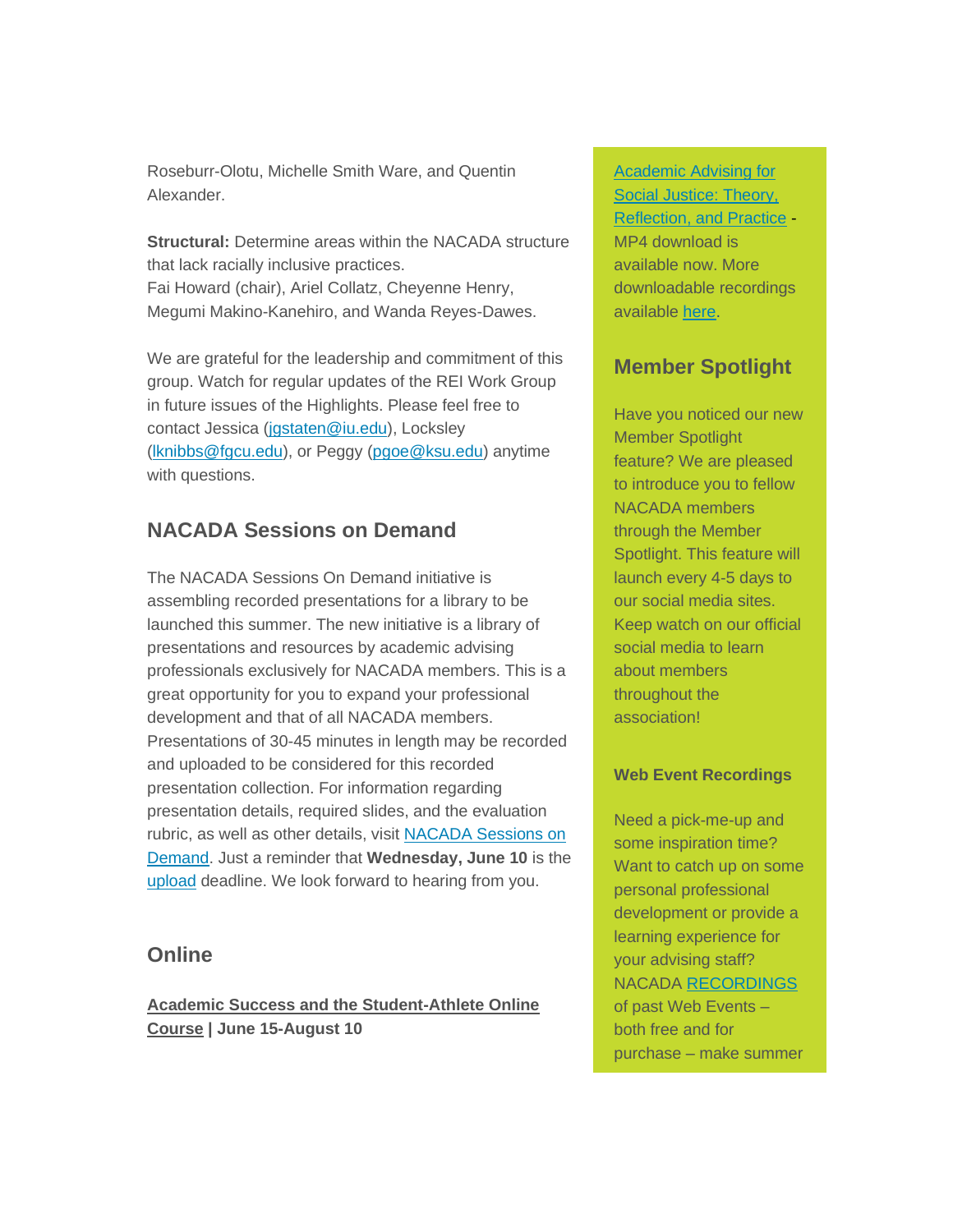### **Early registration ends this Friday, June 5**!

We invite you to participate in this very interactive and newly revised course. You will learn the important role that academic advisors play in the success of student-athletes. You will also learn directly from your colleagues in athletic advising about the eligibility standards required in transferring and maintaining student-athlete eligibility to play their respective sports.

Find more information and register [online.](https://elink.clickdimensions.com/c/6/?T=MjQxOTk1MTY%3AMDItYjIwMTU1LTQ0MmUyNDYyMzRiNTQ1ZmFhYTg0YmQyODg5MWM4M2Q5%3AcGdvZUBrc3UuZWR1%3AY29udGFjdC1iMTJhNTk2YjkwMzhlMjExOGEyNDAwNTA1NjgzMDAwZC05ZWFmMzc2YTFlM2Q0MWU2OGIzMjZjODA2OWNjZGU1MA%3AZmFsc2U%3AMg%3A%3AaHR0cHM6Ly9uYWNhZGEua3N1LmVkdS9Qcm9ncmFtcy9PbmxpbmUtRWR1Y2F0aW9uL05DQUEtU3VtbWVyLUNvdXJzZS5hc3B4P19jbGRlZT1jR2R2WlVCcmMzVXVaV1IxJnJlY2lwaWVudGlkPWNvbnRhY3QtYjEyYTU5NmI5MDM4ZTIxMThhMjQwMDUwNTY4MzAwMGQtOWVhZjM3NmExZTNkNDFlNjhiMzI2YzgwNjljY2RlNTAmZXNpZD0zN2UwMTEzNi0zNGE0LWVhMTEtODBlNS0wMDBkM2EwZGNlMWM&K=aPQ4VkFLN0uaEN4tJUxjWA)

**July eTutorials | July 7-31**

[Theory and Practice of Advising](https://elink.clickdimensions.com/c/6/?T=MjQxOTk1MTY%3AMDItYjIwMTU1LTQ0MmUyNDYyMzRiNTQ1ZmFhYTg0YmQyODg5MWM4M2Q5%3AcGdvZUBrc3UuZWR1%3AY29udGFjdC1iMTJhNTk2YjkwMzhlMjExOGEyNDAwNTA1NjgzMDAwZC05ZWFmMzc2YTFlM2Q0MWU2OGIzMjZjODA2OWNjZGU1MA%3AZmFsc2U%3AMw%3A%3AaHR0cHM6Ly9uYWNhZGEua3N1LmVkdS9Qcm9ncmFtcy9PbmxpbmUtRWR1Y2F0aW9uL2VUdXRvcmlhbHMvVGhlb3J5LVByYWN0aWNlLW9mLUFkdmlzaW5nLmFzcHg_X2NsZGVlPWNHZHZaVUJyYzNVdVpXUjEmcmVjaXBpZW50aWQ9Y29udGFjdC1iMTJhNTk2YjkwMzhlMjExOGEyNDAwNTA1NjgzMDAwZC05ZWFmMzc2YTFlM2Q0MWU2OGIzMjZjODA2OWNjZGU1MCZlc2lkPTM3ZTAxMTM2LTM0YTQtZWExMS04MGU1LTAwMGQzYTBkY2UxYw&K=7qyV5yYwhEOPB4Wrzw6Jvg)

[Advising Undecided Students](https://elink.clickdimensions.com/c/6/?T=MjQxOTk1MTY%3AMDItYjIwMTU1LTQ0MmUyNDYyMzRiNTQ1ZmFhYTg0YmQyODg5MWM4M2Q5%3AcGdvZUBrc3UuZWR1%3AY29udGFjdC1iMTJhNTk2YjkwMzhlMjExOGEyNDAwNTA1NjgzMDAwZC05ZWFmMzc2YTFlM2Q0MWU2OGIzMjZjODA2OWNjZGU1MA%3AZmFsc2U%3ANA%3A%3AaHR0cHM6Ly9uYWNhZGEua3N1LmVkdS9Qcm9ncmFtcy9PbmxpbmUtRWR1Y2F0aW9uL2VUdXRvcmlhbHMvVW5kZWNpZGVkLVN0dWRlbnRzLmFzcHg_X2NsZGVlPWNHZHZaVUJyYzNVdVpXUjEmcmVjaXBpZW50aWQ9Y29udGFjdC1iMTJhNTk2YjkwMzhlMjExOGEyNDAwNTA1NjgzMDAwZC05ZWFmMzc2YTFlM2Q0MWU2OGIzMjZjODA2OWNjZGU1MCZlc2lkPTM3ZTAxMTM2LTM0YTQtZWExMS04MGU1LTAwMGQzYTBkY2UxYw&K=5JMSASdOQSc4I1YHkvzZ9Q)

[Creating Online Professional Development using the](https://elink.clickdimensions.com/c/6/?T=MjQxOTk1MTY%3AMDItYjIwMTU1LTQ0MmUyNDYyMzRiNTQ1ZmFhYTg0YmQyODg5MWM4M2Q5%3AcGdvZUBrc3UuZWR1%3AY29udGFjdC1iMTJhNTk2YjkwMzhlMjExOGEyNDAwNTA1NjgzMDAwZC05ZWFmMzc2YTFlM2Q0MWU2OGIzMjZjODA2OWNjZGU1MA%3AZmFsc2U%3ANQ%3A%3AaHR0cHM6Ly9uYWNhZGEua3N1LmVkdS9Qcm9ncmFtcy9PbmxpbmUtRWR1Y2F0aW9uL2VUdXRvcmlhbHMvQ3JlYXRpbmctT25saW5lLVByb2Zlc3Npb25hbC1EZXZlbG9wbWVudC5hc3B4P19jbGRlZT1jR2R2WlVCcmMzVXVaV1IxJnJlY2lwaWVudGlkPWNvbnRhY3QtYjEyYTU5NmI5MDM4ZTIxMThhMjQwMDUwNTY4MzAwMGQtOWVhZjM3NmExZTNkNDFlNjhiMzI2YzgwNjljY2RlNTAmZXNpZD0zN2UwMTEzNi0zNGE0LWVhMTEtODBlNS0wMDBkM2EwZGNlMWM&K=TtRNuz37wFL0XJJ0-98H4g)  [NACADA Core Competencies](https://elink.clickdimensions.com/c/6/?T=MjQxOTk1MTY%3AMDItYjIwMTU1LTQ0MmUyNDYyMzRiNTQ1ZmFhYTg0YmQyODg5MWM4M2Q5%3AcGdvZUBrc3UuZWR1%3AY29udGFjdC1iMTJhNTk2YjkwMzhlMjExOGEyNDAwNTA1NjgzMDAwZC05ZWFmMzc2YTFlM2Q0MWU2OGIzMjZjODA2OWNjZGU1MA%3AZmFsc2U%3ANQ%3A%3AaHR0cHM6Ly9uYWNhZGEua3N1LmVkdS9Qcm9ncmFtcy9PbmxpbmUtRWR1Y2F0aW9uL2VUdXRvcmlhbHMvQ3JlYXRpbmctT25saW5lLVByb2Zlc3Npb25hbC1EZXZlbG9wbWVudC5hc3B4P19jbGRlZT1jR2R2WlVCcmMzVXVaV1IxJnJlY2lwaWVudGlkPWNvbnRhY3QtYjEyYTU5NmI5MDM4ZTIxMThhMjQwMDUwNTY4MzAwMGQtOWVhZjM3NmExZTNkNDFlNjhiMzI2YzgwNjljY2RlNTAmZXNpZD0zN2UwMTEzNi0zNGE0LWVhMTEtODBlNS0wMDBkM2EwZGNlMWM&K=TtRNuz37wFL0XJJ0-98H4g)

**Register for July eTutorials by Tuesday, July 2.**

#### **Web Events**

Registration is now open for the September Web Event! **Wednesday, September 16 -** *Developing an Advisor Training Program Based on the NACADA Core Competencies Model*

Find more information [here.](https://elink.clickdimensions.com/c/6/?T=MjQxOTk1MTY%3AMDItYjIwMTU1LTQ0MmUyNDYyMzRiNTQ1ZmFhYTg0YmQyODg5MWM4M2Q5%3AcGdvZUBrc3UuZWR1%3AY29udGFjdC1iMTJhNTk2YjkwMzhlMjExOGEyNDAwNTA1NjgzMDAwZC05ZWFmMzc2YTFlM2Q0MWU2OGIzMjZjODA2OWNjZGU1MA%3AZmFsc2U%3ANg%3A%3AaHR0cHM6Ly9uYWNhZGEua3N1LmVkdS9FdmVudHMvV2ViLUV2ZW50cy9XZWItRXZlbnRzLUNvbWluZy5hc3B4P19jbGRlZT1jR2R2WlVCcmMzVXVaV1IxJnJlY2lwaWVudGlkPWNvbnRhY3QtYjEyYTU5NmI5MDM4ZTIxMThhMjQwMDUwNTY4MzAwMGQtOWVhZjM3NmExZTNkNDFlNjhiMzI2YzgwNjljY2RlNTAmZXNpZD0zN2UwMTEzNi0zNGE0LWVhMTEtODBlNS0wMDBkM2EwZGNlMWM&K=sMRr9CscNTs8lo2sdkAC-Q)

## **Conferences & Events**

#### **Annual Conference**

San Juan, Puerto Rico | October 4-7 *No Student is an Island: The Rich Port of Advising and Connection*

professional development quick and easy. Check out the many topics and place your order today!

## *Comprehensive Advisor Training & Development, 3rd Edition* **– Call for Authors**

Co-Editors Karen Archambault and Rebecca Hapes are currently seeking authors for the much anticipated publication, *Comprehensive Advisor Training & Development, 3rd Edition*! This publication seeks to expand on the previous edition while also incorporating the *2017 NACADA Core Competencies*.

Official ["Call for Authors"](https://elink.clickdimensions.com/c/6/?T=MjQxOTk1MTY%3AMDItYjIwMTU1LTQ0MmUyNDYyMzRiNTQ1ZmFhYTg0YmQyODg5MWM4M2Q5%3AcGdvZUBrc3UuZWR1%3AY29udGFjdC1iMTJhNTk2YjkwMzhlMjExOGEyNDAwNTA1NjgzMDAwZC05ZWFmMzc2YTFlM2Q0MWU2OGIzMjZjODA2OWNjZGU1MA%3AZmFsc2U%3AMjE%3A%3AaHR0cHM6Ly9uYWNhZGEua3N1LmVkdS9Qb3J0YWxzLzAvUmVzb3VyY2VzL2RvY3VtZW50cy9UcmFpbkRldkNhbGxmb3JBdXRob3JzLnBkZj92ZXI9MjAyMC0wNi0wMS0xNDMyMzItMzI3Jl9jbGRlZT1jR2R2WlVCcmMzVXVaV1IxJnJlY2lwaWVudGlkPWNvbnRhY3QtYjEyYTU5NmI5MDM4ZTIxMThhMjQwMDUwNTY4MzAwMGQtOWVhZjM3NmExZTNkNDFlNjhiMzI2YzgwNjljY2RlNTAmZXNpZD0zN2UwMTEzNi0zNGE0LWVhMTEtODBlNS0wMDBkM2EwZGNlMWM&K=n4_Y36w3pAp_NbWqjqnYJA) with applications details.

[Prospectus](https://elink.clickdimensions.com/c/6/?T=MjQxOTk1MTY%3AMDItYjIwMTU1LTQ0MmUyNDYyMzRiNTQ1ZmFhYTg0YmQyODg5MWM4M2Q5%3AcGdvZUBrc3UuZWR1%3AY29udGFjdC1iMTJhNTk2YjkwMzhlMjExOGEyNDAwNTA1NjgzMDAwZC05ZWFmMzc2YTFlM2Q0MWU2OGIzMjZjODA2OWNjZGU1MA%3AZmFsc2U%3AMjI%3A%3AaHR0cHM6Ly9uYWNhZGEua3N1LmVkdS9Qb3J0YWxzLzAvUmVzb3VyY2VzL2RvY3VtZW50cy9BVERCb29rUHJvc3BlY3R1cy5wZGY_dmVyPTIwMjAtMDYtMDEtMTQzMjMyLTU5MCZfY2xkZWU9Y0dkdlpVQnJjM1V1WldSMSZyZWNpcGllbnRpZD1jb250YWN0LWIxMmE1OTZiOTAzOGUyMTE4YTI0MDA1MDU2ODMwMDBkLTllYWYzNzZhMWUzZDQxZTY4YjMyNmM4MDY5Y2NkZTUwJmVzaWQ9MzdlMDExMzYtMzRhNC1lYTExLTgwZTUtMDAwZDNhMGRjZTFj&K=aJGP_-691fiXa6BtFuizqw) with Table of **Contents** 

Author application deadline is **June 26, 2020**.

Questions may be directed to Ashley Thomas, Assistant Director & Managing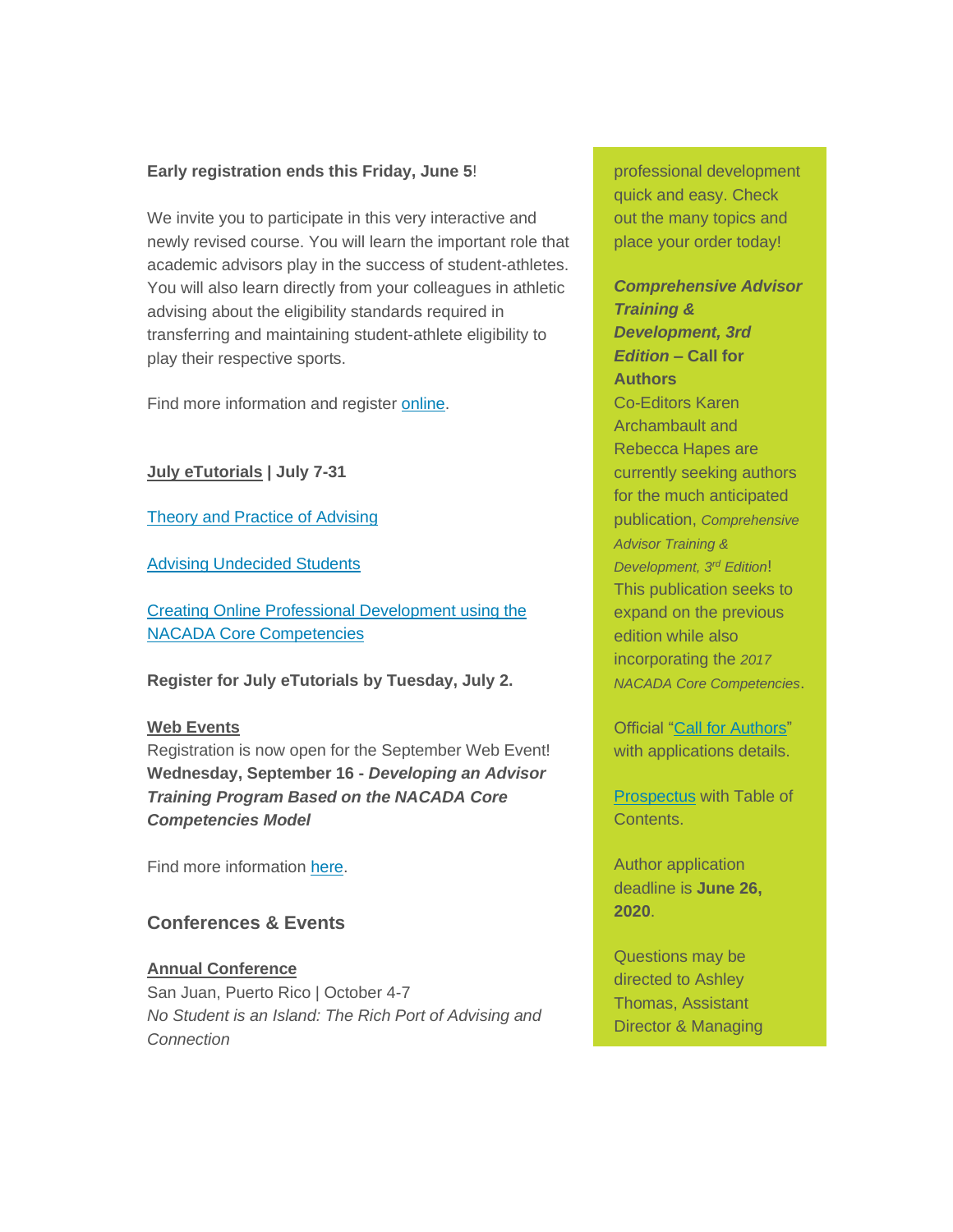We hope you can join us for the 2020 Annual Conference on October 4-7, 2020 in San Juan, Puerto Rico! [Register](https://elink.clickdimensions.com/c/6/?T=MjQxOTk1MTY%3AMDItYjIwMTU1LTQ0MmUyNDYyMzRiNTQ1ZmFhYTg0YmQyODg5MWM4M2Q5%3AcGdvZUBrc3UuZWR1%3AY29udGFjdC1iMTJhNTk2YjkwMzhlMjExOGEyNDAwNTA1NjgzMDAwZC05ZWFmMzc2YTFlM2Q0MWU2OGIzMjZjODA2OWNjZGU1MA%3AZmFsc2U%3ANw%3A%3AaHR0cHM6Ly93d3cubmFjYWRhLmtzdS5lZHUvRXZlbnRzL0FubnVhbC1Db25mZXJlbmNlL1JlZ2lzdHJhdGlvbi1JbmZvcm1hdGlvbi5hc3B4P19jbGRlZT1jR2R2WlVCcmMzVXVaV1IxJnJlY2lwaWVudGlkPWNvbnRhY3QtYjEyYTU5NmI5MDM4ZTIxMThhMjQwMDUwNTY4MzAwMGQtOWVhZjM3NmExZTNkNDFlNjhiMzI2YzgwNjljY2RlNTAmZXNpZD0zN2UwMTEzNi0zNGE0LWVhMTEtODBlNS0wMDBkM2EwZGNlMWM&K=68yJ2DpA-DZfJZ7y910gaQ)  by August 27<sup>th</sup> to take advantage of the early rate! Also remember to book your **[hotel reservation](https://elink.clickdimensions.com/c/6/?T=MjQxOTk1MTY%3AMDItYjIwMTU1LTQ0MmUyNDYyMzRiNTQ1ZmFhYTg0YmQyODg5MWM4M2Q5%3AcGdvZUBrc3UuZWR1%3AY29udGFjdC1iMTJhNTk2YjkwMzhlMjExOGEyNDAwNTA1NjgzMDAwZC05ZWFmMzc2YTFlM2Q0MWU2OGIzMjZjODA2OWNjZGU1MA%3AZmFsc2U%3AOA%3A%3AaHR0cDovL3d3dy5uYWNhZGEua3N1LmVkdS9FdmVudHMtUHJvZ3JhbXMvRXZlbnRzL0FubnVhbC1Db25mZXJlbmNlL0hvdGVsLUluZm9ybWF0aW9uLmFzcHg_X2NsZGVlPWNHZHZaVUJyYzNVdVpXUjEmcmVjaXBpZW50aWQ9Y29udGFjdC1iMTJhNTk2YjkwMzhlMjExOGEyNDAwNTA1NjgzMDAwZC05ZWFmMzc2YTFlM2Q0MWU2OGIzMjZjODA2OWNjZGU1MCZlc2lkPTM3ZTAxMTM2LTM0YTQtZWExMS04MGU1LTAwMGQzYTBkY2UxYw&K=4h1wkEiXYHMJlsPLO9RDZw)** as soon as possible for the best rates and availability! Check the conference [website](https://elink.clickdimensions.com/c/6/?T=MjQxOTk1MTY%3AMDItYjIwMTU1LTQ0MmUyNDYyMzRiNTQ1ZmFhYTg0YmQyODg5MWM4M2Q5%3AcGdvZUBrc3UuZWR1%3AY29udGFjdC1iMTJhNTk2YjkwMzhlMjExOGEyNDAwNTA1NjgzMDAwZC05ZWFmMzc2YTFlM2Q0MWU2OGIzMjZjODA2OWNjZGU1MA%3AZmFsc2U%3AOQ%3A%3AaHR0cHM6Ly9uYWNhZGEua3N1LmVkdS9FdmVudHMvQW5udWFsLUNvbmZlcmVuY2UuYXNweD9fY2xkZWU9Y0dkdlpVQnJjM1V1WldSMSZyZWNpcGllbnRpZD1jb250YWN0LWIxMmE1OTZiOTAzOGUyMTE4YTI0MDA1MDU2ODMwMDBkLTllYWYzNzZhMWUzZDQxZTY4YjMyNmM4MDY5Y2NkZTUwJmVzaWQ9MzdlMDExMzYtMzRhNC1lYTExLTgwZTUtMDAwZDNhMGRjZTFj&K=FOipJKAlooSXRX0zVkuLPw) often for the latest event updates. We hope to see you in San Juan!

**Note to Presenters**: Please watch your inbox as dates and times of presentations will be sent to presenters later this month.

### **[NACADA's 4th Annual Scholarship Fundraiser](https://elink.clickdimensions.com/c/6/?T=MjQxOTk1MTY%3AMDItYjIwMTU1LTQ0MmUyNDYyMzRiNTQ1ZmFhYTg0YmQyODg5MWM4M2Q5%3AcGdvZUBrc3UuZWR1%3AY29udGFjdC1iMTJhNTk2YjkwMzhlMjExOGEyNDAwNTA1NjgzMDAwZC05ZWFmMzc2YTFlM2Q0MWU2OGIzMjZjODA2OWNjZGU1MA%3AZmFsc2U%3AMTA%3A%3AaHR0cHM6Ly9uYWNhZGEua3N1LmVkdS9FdmVudHMvQW5udWFsLUNvbmZlcmVuY2UvU3BlY2lhbC1Db25mZXJlbmNlLUV2ZW50L0Z1bmRyYWlzZXIuYXNweD9fY2xkZWU9Y0dkdlpVQnJjM1V1WldSMSZyZWNpcGllbnRpZD1jb250YWN0LWIxMmE1OTZiOTAzOGUyMTE4YTI0MDA1MDU2ODMwMDBkLTllYWYzNzZhMWUzZDQxZTY4YjMyNmM4MDY5Y2NkZTUwJmVzaWQ9MzdlMDExMzYtMzRhNC1lYTExLTgwZTUtMDAwZDNhMGRjZTFj&K=1qyaIiROx2Vk2JV2dzuTVg)**

Join us for – "*[Celebración en el paraíso](https://elink.clickdimensions.com/c/6/?T=MjQxOTk1MTY%3AMDItYjIwMTU1LTQ0MmUyNDYyMzRiNTQ1ZmFhYTg0YmQyODg5MWM4M2Q5%3AcGdvZUBrc3UuZWR1%3AY29udGFjdC1iMTJhNTk2YjkwMzhlMjExOGEyNDAwNTA1NjgzMDAwZC05ZWFmMzc2YTFlM2Q0MWU2OGIzMjZjODA2OWNjZGU1MA%3AZmFsc2U%3AMTE%3A%3AaHR0cHM6Ly9uYWNhZGEua3N1LmVkdS9FdmVudHMvQW5udWFsLUNvbmZlcmVuY2UvU3BlY2lhbC1Db25mZXJlbmNlLUV2ZW50L0Z1bmRyYWlzZXIuYXNweD9fY2xkZWU9Y0dkdlpVQnJjM1V1WldSMSZyZWNpcGllbnRpZD1jb250YWN0LWIxMmE1OTZiOTAzOGUyMTE4YTI0MDA1MDU2ODMwMDBkLTllYWYzNzZhMWUzZDQxZTY4YjMyNmM4MDY5Y2NkZTUwJmVzaWQ9MzdlMDExMzYtMzRhNC1lYTExLTgwZTUtMDAwZDNhMGRjZTFj&K=ZVPb83_MV5V7UJlN7-YmIQ)*: No Passport [Needed"](https://elink.clickdimensions.com/c/6/?T=MjQxOTk1MTY%3AMDItYjIwMTU1LTQ0MmUyNDYyMzRiNTQ1ZmFhYTg0YmQyODg5MWM4M2Q5%3AcGdvZUBrc3UuZWR1%3AY29udGFjdC1iMTJhNTk2YjkwMzhlMjExOGEyNDAwNTA1NjgzMDAwZC05ZWFmMzc2YTFlM2Q0MWU2OGIzMjZjODA2OWNjZGU1MA%3AZmFsc2U%3AMTE%3A%3AaHR0cHM6Ly9uYWNhZGEua3N1LmVkdS9FdmVudHMvQW5udWFsLUNvbmZlcmVuY2UvU3BlY2lhbC1Db25mZXJlbmNlLUV2ZW50L0Z1bmRyYWlzZXIuYXNweD9fY2xkZWU9Y0dkdlpVQnJjM1V1WldSMSZyZWNpcGllbnRpZD1jb250YWN0LWIxMmE1OTZiOTAzOGUyMTE4YTI0MDA1MDU2ODMwMDBkLTllYWYzNzZhMWUzZDQxZTY4YjMyNmM4MDY5Y2NkZTUwJmVzaWQ9MzdlMDExMzYtMzRhNC1lYTExLTgwZTUtMDAwZDNhMGRjZTFj&K=ZVPb83_MV5V7UJlN7-YmIQ) on Monday, October 5, 2020 for fun, food, and networking as you support the NACADA Scholarship fund! Festivities begin at 6 pm with remarks from NACADA Executive Director Charlie Nutt at 6:30 pm. We will wrap up the evening at 8 pm.

#### **International Conference**

#### Athens, Greece

The 2020 International Conference in Athens is postponed until 21-24 June, 2021. Persons with proposals accepted for 2020 will be given the opportunity to transfer their session to the 2021 conference. Plan to celebrate with our global friends and advisors, in Greece, in 2021!

## **2021 Regions**

Nominations for 2021 Region Awards will open August 1. Call for proposals for the 2021 Region Conferences will open August 1.

# **NACADA Resources**

## *NACADA Journal*

Issue 40(1): The next issue of the *NACADA Journal* is scheduled to be released mid-June. We realize that many of our members and subscribers are working remotely.

Editor, [ashleythomas@ksu.edu](mailto:ashleythomas@ksu.edu)

*NACADA Journal* **/** *NACADA Review* **Website Upgrade:** The *NACADA Journal* & *NACADA Review* website [\(nacadajournal.org\)](https://elink.clickdimensions.com/c/6/?T=MjQxOTk1MTY%3AMDItYjIwMTU1LTQ0MmUyNDYyMzRiNTQ1ZmFhYTg0YmQyODg5MWM4M2Q5%3AcGdvZUBrc3UuZWR1%3AY29udGFjdC1iMTJhNTk2YjkwMzhlMjExOGEyNDAwNTA1NjgzMDAwZC05ZWFmMzc2YTFlM2Q0MWU2OGIzMjZjODA2OWNjZGU1MA%3AZmFsc2U%3AMjM%3A%3AaHR0cDovL3d3dy5uYWNhZGFqb3VybmFsLm9yZz9fY2xkZWU9Y0dkdlpVQnJjM1V1WldSMSZyZWNpcGllbnRpZD1jb250YWN0LWIxMmE1OTZiOTAzOGUyMTE4YTI0MDA1MDU2ODMwMDBkLTllYWYzNzZhMWUzZDQxZTY4YjMyNmM4MDY5Y2NkZTUwJmVzaWQ9MzdlMDExMzYtMzRhNC1lYTExLTgwZTUtMDAwZDNhMGRjZTFj&K=FMyEkT2V3gsCQKo9N-CM-Q) recently received an upgrade. We hope you enjoy the new site!